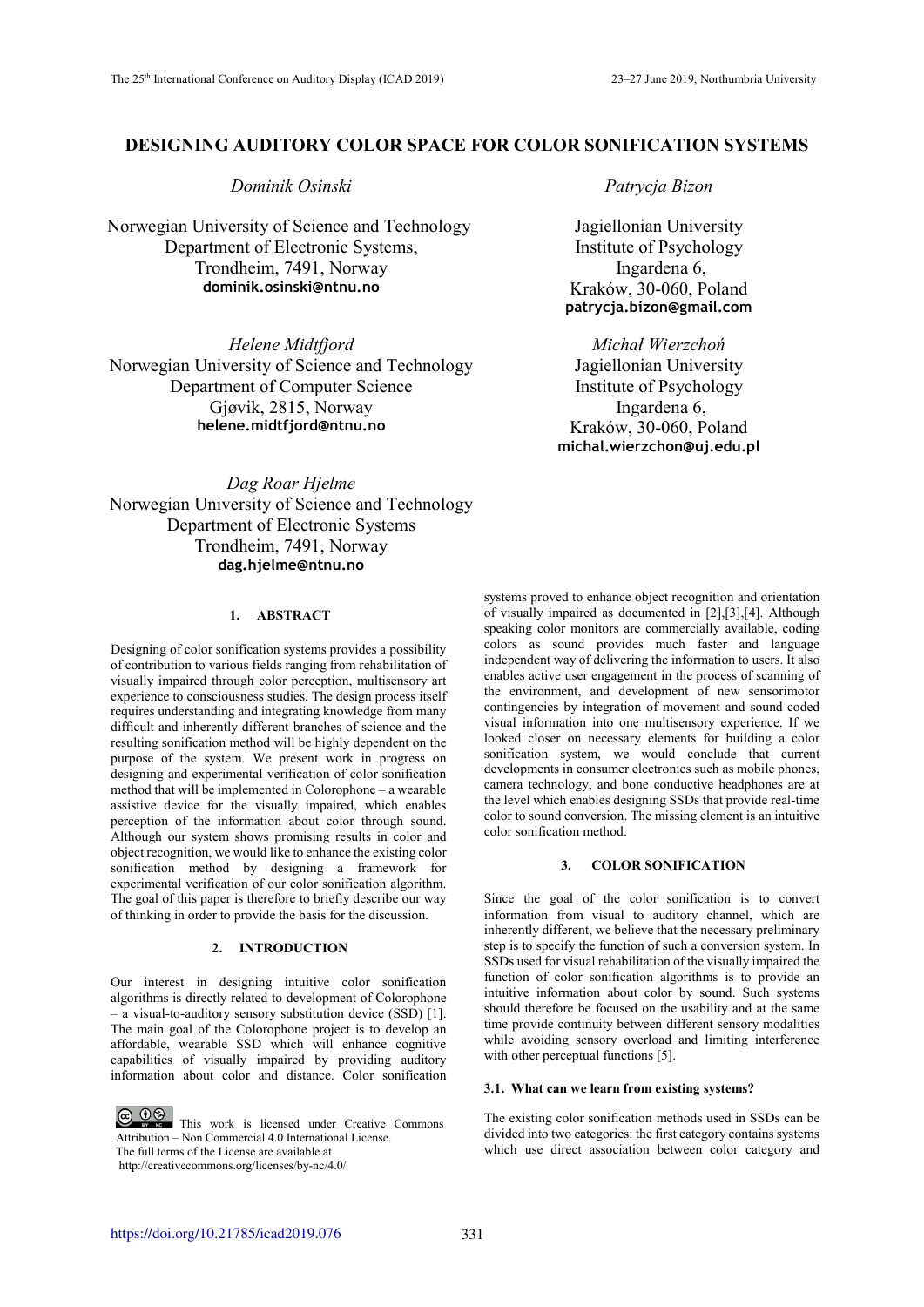presented sound [2],[6],[7], for example red color is coded by the sound of choir. In other words, every color is coded by an associated sound, which imposes strict color categorization and step transition between sounds corresponding to colors. The second category of systems uses basic color components associated with sound components [3],[4],[8]. In such systems, auditory color representation is constructed from many sound components, which are merged into one auditory stimulus. The latter category gives significantly better results in experiments related to color recognition, topping out at 98% of correct answers on the task of identifying 14 colors. Therefore we decided to use the approach described in the second category while designing new color sonification methods. Overview of color sonification methods together with corresponding experimental results are summarized in [3],[4].

#### **3.2. Mapping sensory components**

In order to associate one sensory modality (color) with another (sound) we have to take into consideration many factors like what the relationship between color and sound components should be, number of used color components, differences in perceptual characteristic of each sensory channel, cross-modal correspondences and finally, which sounds should we use.

### *3.2.1.Number of color components*

While thinking about the number of basic color components we should remember that if this number will be too large it could be difficult for the naïve user of the system to remember and recognize all the sounds associated with color components. If the number of basic color components will be too low the user will not have necessary variety in the auditory signal to be able to recognize color change. Our preliminary experiments indicate that although 4 color components (red, green, blue and white) allowed very good auditory color recognition for 14 tested colors (black, white, red, pale red, green, pale green, blue, pale blue, yellow, pale yellow, violet, pale violet, cyan, pale cyan), the recognition of colors in vicinity of yellow (orange, olive green) remains challenging. Since the yellow component is central in opponent process theory [9] and yellow-blue axis is present in many advanced color spaces we consider the yellow channel to be necessary in our color sonification design. Black remains a special color component, because the information about this color, which effectively means lack of any light is conveyed by silence – lack of any sound. Definition of five color components plus black strongly reminds of color component definition from Natural Color System (NCS) [10].

#### *3.2.2.Psychophysics*

Since senses of sight and hearing show different psychophysical characteristics, we implemented inverted Stevens's power law [11] for auditory channel in order to compensate for non-linear response of the human auditory system. The information about the color intensity is preprocessed by the inverted Stevens's power law function which then is annulated by the influence of the human auditory system.

#### *3.2.3.Cross-modal correspondences*

Cross-modal correspondences are natural associations between different sensory modalities. Although finding an universal mapping remains ambiguous, we can utilize existing research results as a guideline in designing color sonification method. The first intuitive mapping between a color component and a sound component would be the mapping of the intensity of the color stimuli to the intensity of the sound stimuli. The more intensive color will be associated with the sound of higher volume. We chose to associate color components to corresponding sound frequencies on basis of pitch-croma relationship described in [8].

#### *3.2.4. Sounds associated with color components*

While choosing sound components corresponding to color components, we used the following guidelines: the sounds should be calibrated in amplitude corresponding to maximal color intensity in order to provide equal loudness for every sound component, perceptually equally spaced in the frequency domain and be associated with colors on basis of chosen cross-modal correspondences i.e. blue – low pitch, green – middle pitch, yellow – high pitch, red – high pitch, white – white noise. Since we know which sound pairs will be presented at the same time we can decide if we will present consonant or dissonant pairs of sounds at the same time. For the first version of the system all sounds besides white noise are pure sine tones.

#### **3.3. Color spaces**

There are numerous color spaces which define the conventions of coding information about color by numerical values. CIELAB and CIELUV are often used, uniform color spaces based on opponent process theory. However CIELAB does not have focal red, blue or green any close to the corresponding color axis, and CIELUV has the biggest deviation from axes for green, yellow and red color components [9]. Focal colors are the best example of a given color category [3]. While designing auditory color space on basis of previous considerations, we need to use a color space based on opponent process theory, where color axes are as close as possible to focal red, yellow, green and blue. We propose to call the color space equipped with the features described above as RYGBW. Possible candidates for being a prototype for developing RYGBW, which meet our requirements, are YCiCii [9] and oRGB [12] color spaces.

#### **3.4. Auditory color space**

Since the suggested RYGBW color space will be the base for experimental evaluation of color sonification method it does not have to be calibrated in terms of perceptual color distance. Non-linearities in color perception will be mapped by the experiments and could be minimized by an iterative calibration process. We have to remember that the iterative mapping of sound components to color components will compensate for non-linearities in both visual and auditory channels, which is positive for enhancing color sonification algorithms for SSDs. However this compensation process makes research of color perception limited to relative comparisons between participants or participant groups.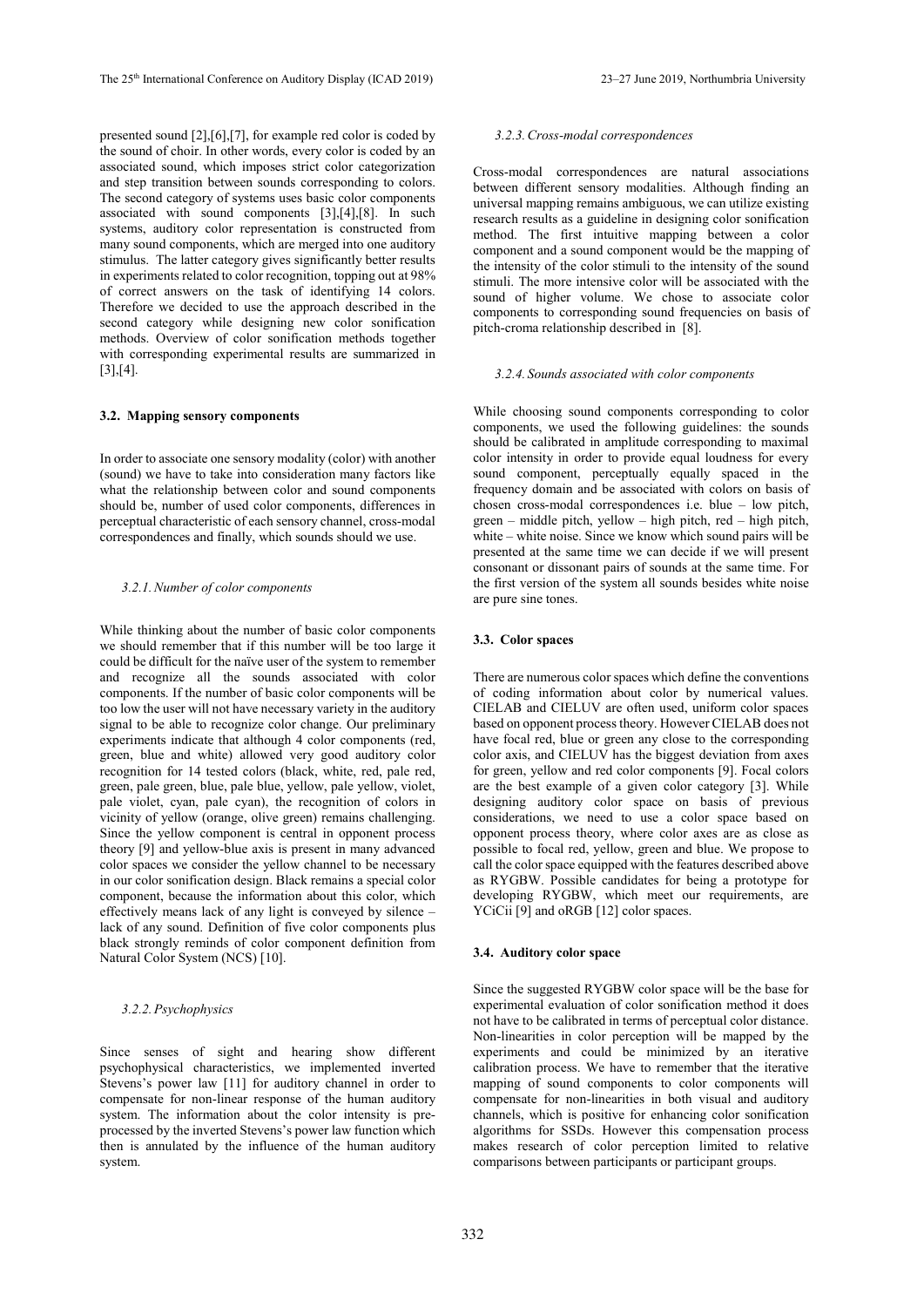# **4. EXPERIMENTAL VERIFICATION**

The main technical part of the system is a software framework developed for experimental verification of color sonification method. It allows automated presentation of test data, logging and postprocessing of the results. A short video which presents our software framework can be found at https://s.ntnu.no/sonification



# red to blue.

#### **4.1. Experimental procedure**

In order to assure consistency in representation of color stimuli we use an EIZO monitor equipped in build-in color calibration system. Stimuli are presented on a standardized mid-grey background in a dark room. The mid-gray color fills up the whole background on the test monitor. The experiment consists of showing the participant a colorful stripe (Fig. 1). The stripe shows color for one of the basic color transition paths (for example from red to blue through violet). At the same time the system plays a multicomponent sound, where the sound components correspond to red and blue color components. The task of the participant is then to choose the point on the colorful stripe which participant associates with the presented sound. When the participant clicks on the stripe the chosen color is presented in form of rectangle in the middle of the screen in order to eliminate color illusions (Fig. 2.). The participant has then a possibility to correct the choice by clicking on the rectangle or to go to the next trial by clicking below the rectangle. The next trial contains the same colorful stripe but sound components corresponding to red and blue have different amplitude than previously. After performing the whole experiment for one transition path the participant repeats trials with the rest of the transition paths.



Figure 2: Chosen color presented with grey background to eliminate color illusions.

### **4.2. Result analysis**

The proposed method for evaluation of color sonification algorithms enables comparison of numerical RGB values used for sound generation with RGB values chosen by participants. This allows quantitative evaluation of errors in colors picking on basis of auditory signals, which can be used in iterative method for optimization of color sonification algorithms. However, if we assure proper calibration of amplitudes of auditory signals, even the results from the first experimental round can be potentially used to identify differences in color perception between participants.

### **5. DISCUSSION AND FUTURE WORK**

We believe that the system for evaluation of color sonification method described in this paper will allow enhancing our existing color sonification method. The enhanced method will then be implemented in the Colorophone SSD and utilized in developing and evaluating of a wearable electronic travel aid for visually impaired as well as in consciousness research in the project "Cognitive and Neural Plasticity and the Subjective Experience. Interdisciplinary Analysis of Sensory Substitution", where the sonification method is used in prolonged training so to induce subjective color perception through audition. Although the beta version of our system is functional, there still are some design challenges that need to be addressed. Which RYGBW color space should we use? Which sound frequencies should be associated with color components? Should the sound pairs be consonant or dissonant? How can we ensure repeatability of stimuli for every participant? The proposed system has been designed to improve our sonification method, however the usage of this system is not limited to design of SSDs. Color research, in spite of growing evidence from neuroscientific studies still remains a place for intensive universalist-relativist debate. Using independent sound variable for evaluation of color perception independently from language constraint seems to be a very interesting path to investigate individual differences in color perception in humans. Development of a web-based system similar to the one described here will allow easy verification of cross-cultural differences in color perception.

#### **6. ACKNOWLEDGMENT**

This work was supported by the National Science Centre, Poland, grant OPUS (2016/23/B/HS6/00275) given to Michał Wierzchoń.

# **7. REFERENCES**

- [1] http://www.colorophone.com/
- [2] G. Bologna, B. Deville, and T. Pun, "Sonification of Color and Depth in a Mobility Aid for Blind People," *in Proceedings of the International Conference on Auditory Displays (ICAD)*,Washington, D.C, USA, 2010, pp. 9-13.
- [3] G. Hamilton-Fletcher and J. Ward, "Representing colour through hearing and touch in sensory substitution devices," *Multisens Research,* vol. 26, pp. 503- 532, January 2013.
- [4] D. Osiński and D. R. Hjelme, "A Sensory Substitution Device Inspired by the Human Visual System," *in Proceedings of the 11th International Conference on Human System Interaction (HSI),* Gdansk, Poland, 2018, pp. 186-192.
- [5] A. Kristjansson, A. Moldoveanu, O. I. Johannesson, O. Balan, S. Spagnol, V. V. Valgeirsdottir, and R. Unnthorsson, "Designing sensory-substitution devices: Principles, pitfalls and potential," *Restorative Neurology and Neuroscience*, 34(5), pp.769-787, September 2016.
- [6] S. Cavaco, J. T. Henriques, M. Mengucci, N. Correia, and F. Medeiros, "Color Sonification for the Visually Impaired," *Procedia Technology*, vol. 9, pp. 1048–1057, 2013.
- [7] S. Abboud, S. Hanassy, S. Levy-Tzedek, S. Maidenbaum, and A. Amedi, "EyeMusic: Introducing a 'visual' colorful experience for the blind using auditory sensory